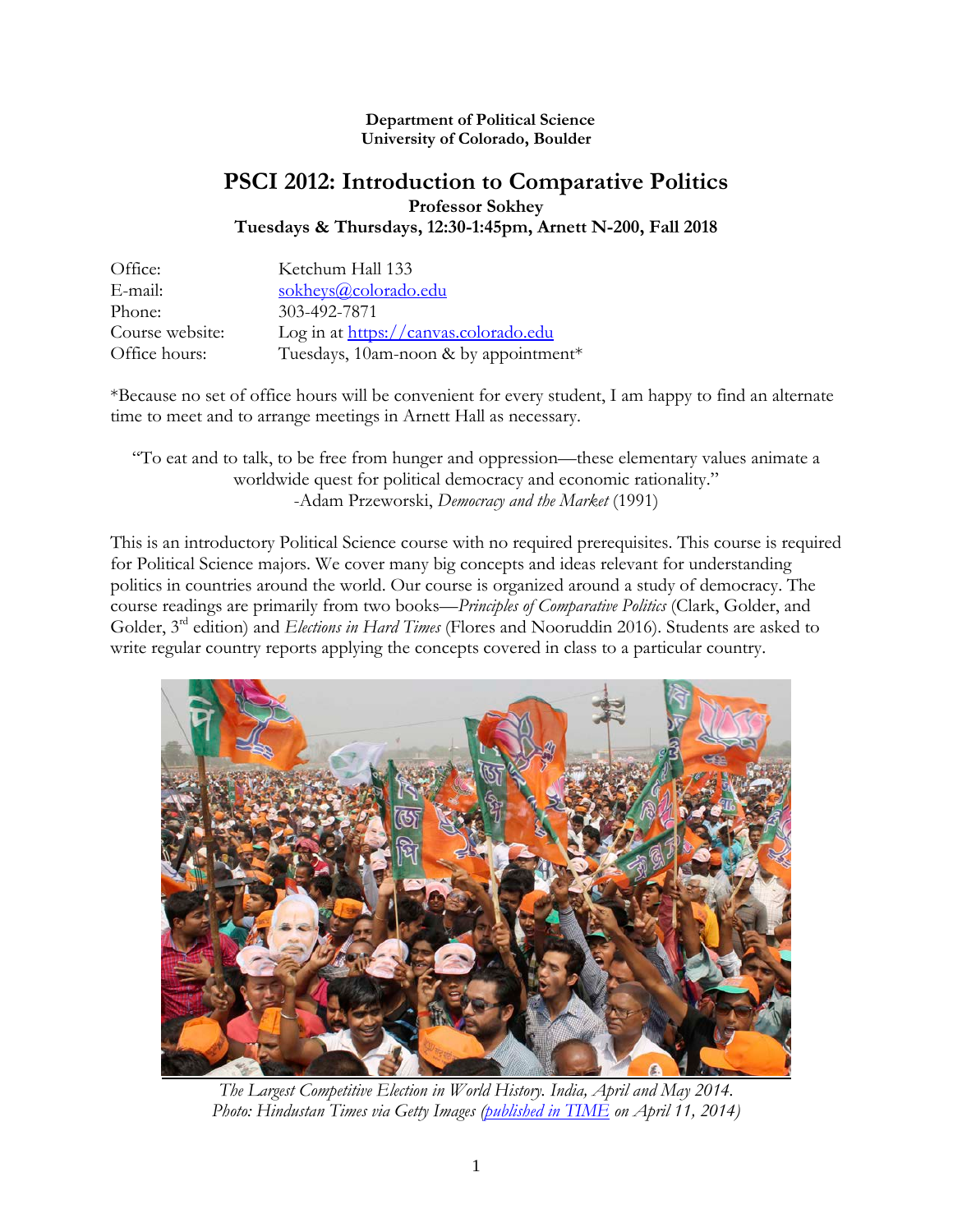## **Requirements**

Your course grade will be based on the criteria below.

| Exam $#1$              | 20%                             |
|------------------------|---------------------------------|
| Exam $#2$              | 20%                             |
| Final Exam             | 10%                             |
|                        |                                 |
| 5 Country Reports      | $25\%$ total (worth $5\%$ each) |
| Country Presentation   | 10%                             |
| Participation in-class | 10%                             |
| Comment on News Online | $5\%$                           |

# **Grading Scale**

I use the following scale in assessing grades.

| $\mathsf{A}$ | $94+$ | $C++$        | 77-79 | Е. | 59 and below |
|--------------|-------|--------------|-------|----|--------------|
| $A-$         | 90-93 | C.           | 74-76 |    |              |
| $B+$         | 87-89 | $C_{\tau}$   | 70-73 |    |              |
| <sup>B</sup> | 84-86 | $D+ 67-69$   |       |    |              |
| $B -$        | 80-83 | $\mathbf{D}$ | 60-66 |    |              |

# **Course Website**

All information about our course will be posted at [https://canvas.colorado.edu](https://canvas.colorado.edu/) including the syllabus, course assignments, and any readings not included in the two required books for the course.

# **Exams (50% total)**

There will be two midterm exams (worth 20% each) and a final exam (worth 10%). For the midterm exams, you will be allowed to choose in class to take either a multiple choice/short answer version of the exam OR a long essay version of the exam. The final exam will be one long essay question. More information about the exams will be provided in class.

# **Country Reports (25% total, 5% each)**

You will write 5 country reports throughout the semester in which you apply to experiences of one country to the concepts we are discussing in class. The first 4 reports should be 2 pages doublespaced, Times New Roman, 12 point font with 1'' margins. Do not include a large header in your paper to take up extra space. For the final country report, you will combine the previous 4 reports and revise and add to them to make a one 10-page paper.

You may choose to write about any country in the world except the United States. You will need to choose your country before the end of week 4 in the semester when the first report is due.

Your country report should address the specific country report assignment which will be posted on our course website and provided in class. You should also reference the grading rubric posted on Canvas and the example of a sample country report written by me.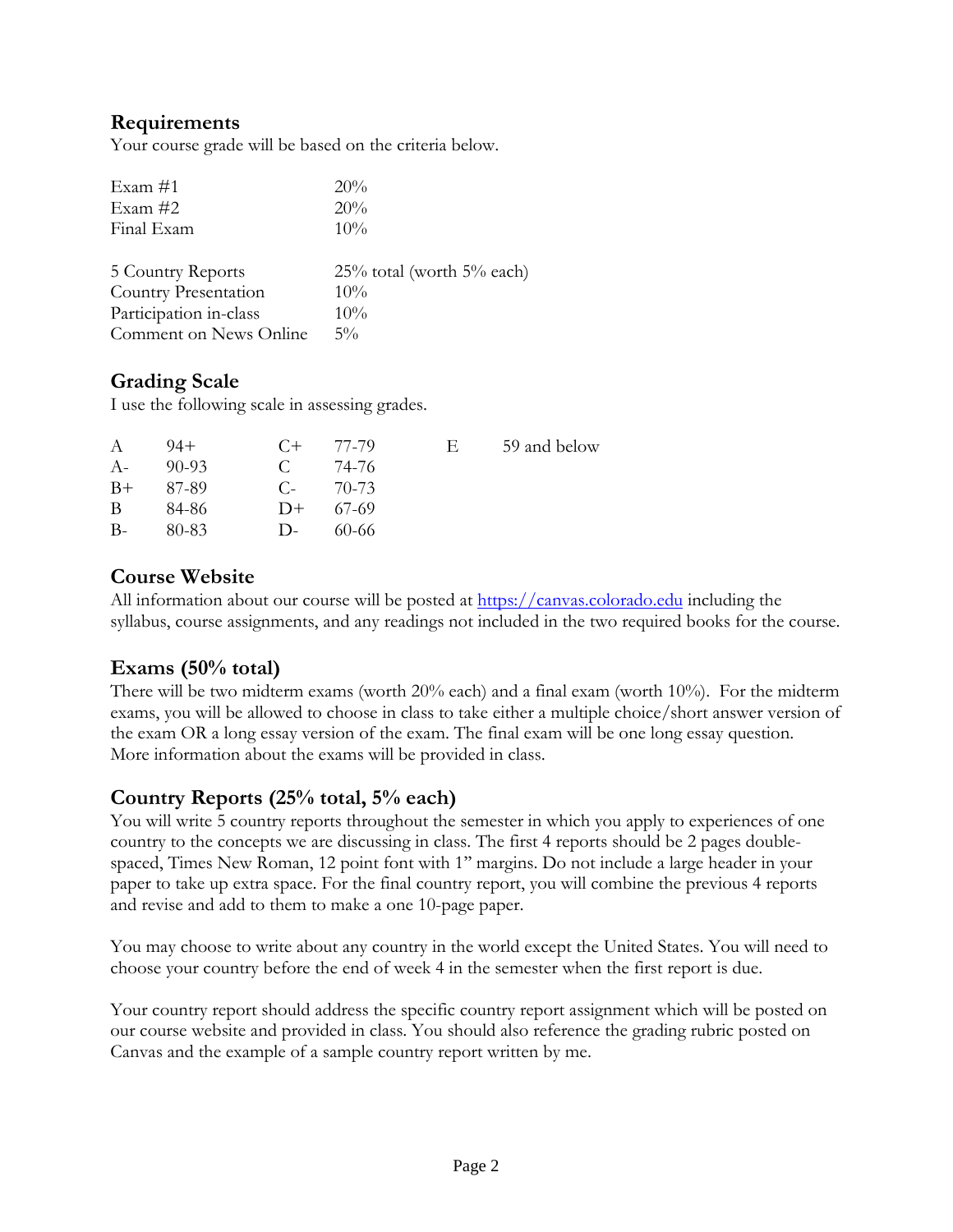### Due Dates for Country Reports

- Country Report #1 Thursday, September  $20<sup>th</sup>$  (upload on Canvas before class at 12:30pm)
- Country Report  $\#2$  Tuesday, October  $9<sup>th</sup>$  (upload on Canvas before class at 12:30pm)
- Country Report  $#3$  Thursday, October  $25<sup>th</sup>$  (upload on Canvas before class at 12:30pm)
- Country Report  $#4$  Tuesday, November  $13<sup>th</sup>$  (upload on Canvas before class at 12:30pm)
- Country Report  $#5$  Tuesday, December  $4<sup>th</sup>$  (upload on Canvas before class at 12:30pm)

### Important Notes about Country Reports

- You may not change your country after the first country report. You must cover the same country throughout the semester.
- You will be penalized 10 points for every day your country report is late including Saturdays and Sundays.
- Assignments should be uploaded on our course website on Canvas. I cannot be responsible for any assignments that are not submitted on the course website on Canvas. If you submit your paper in any other way (by email or as a paper copy), there is a 10 point penalty and you should be sure to receive confirmation that I received it.
- The academic penalty for any instance of plagiarism in this course—no matter how small—is FAILING THE COURSE. Please do not risk failing the course by plagiarizing. If you are having trouble with the course assignments, please contact me. The penalty for plagiarism is not worth it.

# **Country Presentation (10%)**

In the last week of the semester, you will be asked to present highlights from your country reports. This is designed in part to help you prepare for the final exam. More detailed information about what is expected for the country presentation will be provided in class.

# **Participation: In-Class Assignments & Quizzes (10%)**

There is no official attendance policy. Instead, your participation will be evaluated by reading quizzes and other activities in class. There are no make-ups for missing quizzes or in-class assignments as these are designed specifically to grade in-class participation. We will, however, have a lot of these so that missing just a few will not have a significant impact on your grade. If you would like to offset missed in-class assignments or quizzes or make up for a poor performance on some of these, then please see the extra credit opportunity described below.

# **Comment on News Online (5%)**

On the class schedule (at the end of the syllabus), you will see various dates on which you are instructed to read a current news article and comment online on our course website on Canvas. For each of these times, you should:1) read the article or articles, 2) make a relevant comment, and 3) post one response to another student's post.

# **Extra Credit Reaction Papers**

There is one opportunity for extra credit in this course. To receive extra credit, you should complete an optional recommended reading and write a two-page reaction paper which: 1) *briefly* summarizes the content of the reading, and 2) gives *your reaction*  $\acute{\text{c}}$  *thoughts* about the reading. Your response paper should tie into what we are covering in the course. You may complete TWO recommended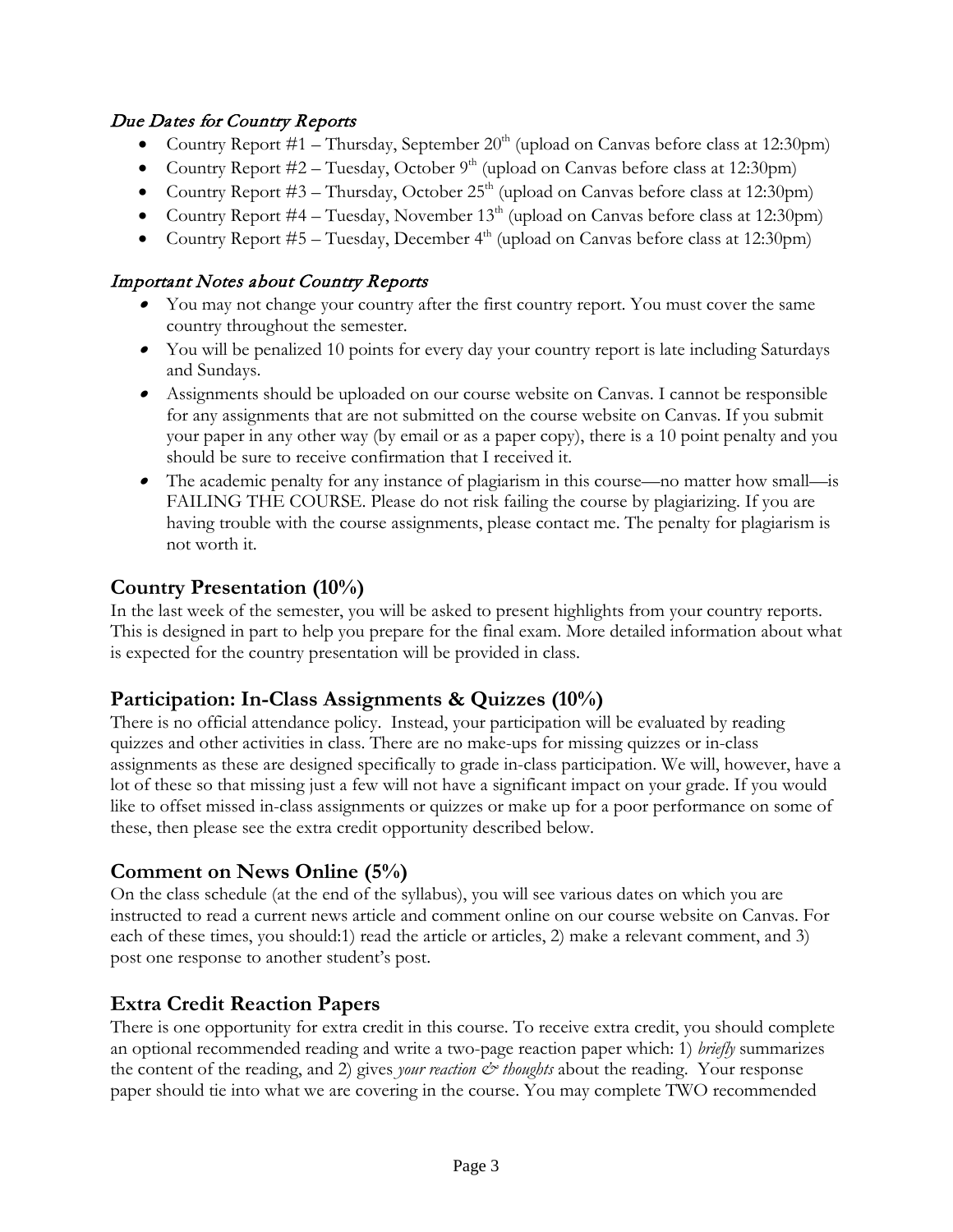readings for extra credit. Each recommended reading response you complete is worth 2 points on your final grade. You may only receive 1 extra credit point if the response paper does not summarize the reading correctly or does not give your reaction to the reading. If you are especially interested in a topic on the syllabus for which there is not a recommended optional reading, please let me know and I may be able to recommend readings for extra credit. The response paper does not have to be turned in on the day for which it is listed. You must turn in your extra credit response papers by the last day of class.

# **Required Books**

*Principle of Comparative Politics*, William Roberts Clark, Matt Golder, & Sona Nadenichek Golder, ISBN: 978-0-87289-289-7. **\*Be sure to get the 3rd edition**.

*Elections in Hard Times: Building Stronger Democracies in the 21st Century*, Thomas Flores and Irfan Nooruddin, Cambridge University Press, 2016.

# **Cost of books**

In order to be conscientious about cost, I have only chosen 2 required books. The CU bookstore will carry both books, but used copies and rental options are available on Amazon and are generally cheaper.

# **Contacting Me**

For the purposes of this class, I prefer to be addressed as "Dr. Sokhey" or "Professor Sokhey".

Email  $(sokheys@colorado.edu)$  is the quickest and easiest way to contact me outside of class and I always make an effort to respond promptly. Email is best for answering short informational questions about the course, or to arrange a time to talk. Many questions are better discussed in person including substantive questions about material we cover in class. If this is the case, I may ask you to talk with me in person. Just as you would in class, please be polite and professional in your emails.

# **Accommodations for Disabilities**

If you qualify for accommodations because of a disability, please submit your accommodation letter from Disability Services to your faculty member in a timely manner so that your needs can be addressed. Disability Services determines accommodations based on documented disabilities in the academic environment. Information on requesting accommodations is located on the Disability [Services website.](http://www.colorado.edu/disabilityservices/students) Contact Disability Services at 303-492-8671 or [dsinfo@colorado.edu](mailto:dsinfo@colorado.edu) for further assistance. If you have a temporary medical condition or injury, see [Temporary Medical Conditions](http://www.colorado.edu/disabilityservices/students/temporary-medical-conditions) under the Students tab on the Disability Services website.

# **Classroom Behavior**

Students and faculty each have responsibility for maintaining an appropriate learning environment. Those who fail to adhere to such behavioral standards may be subject to discipline. Professional courtesy and sensitivity are especially important with respect to individuals and topics dealing with race, color, national origin, sex, pregnancy, age, disability, creed, religion, sexual orientation, gender identity, gender expression, veteran status, political affiliation or political philosophy.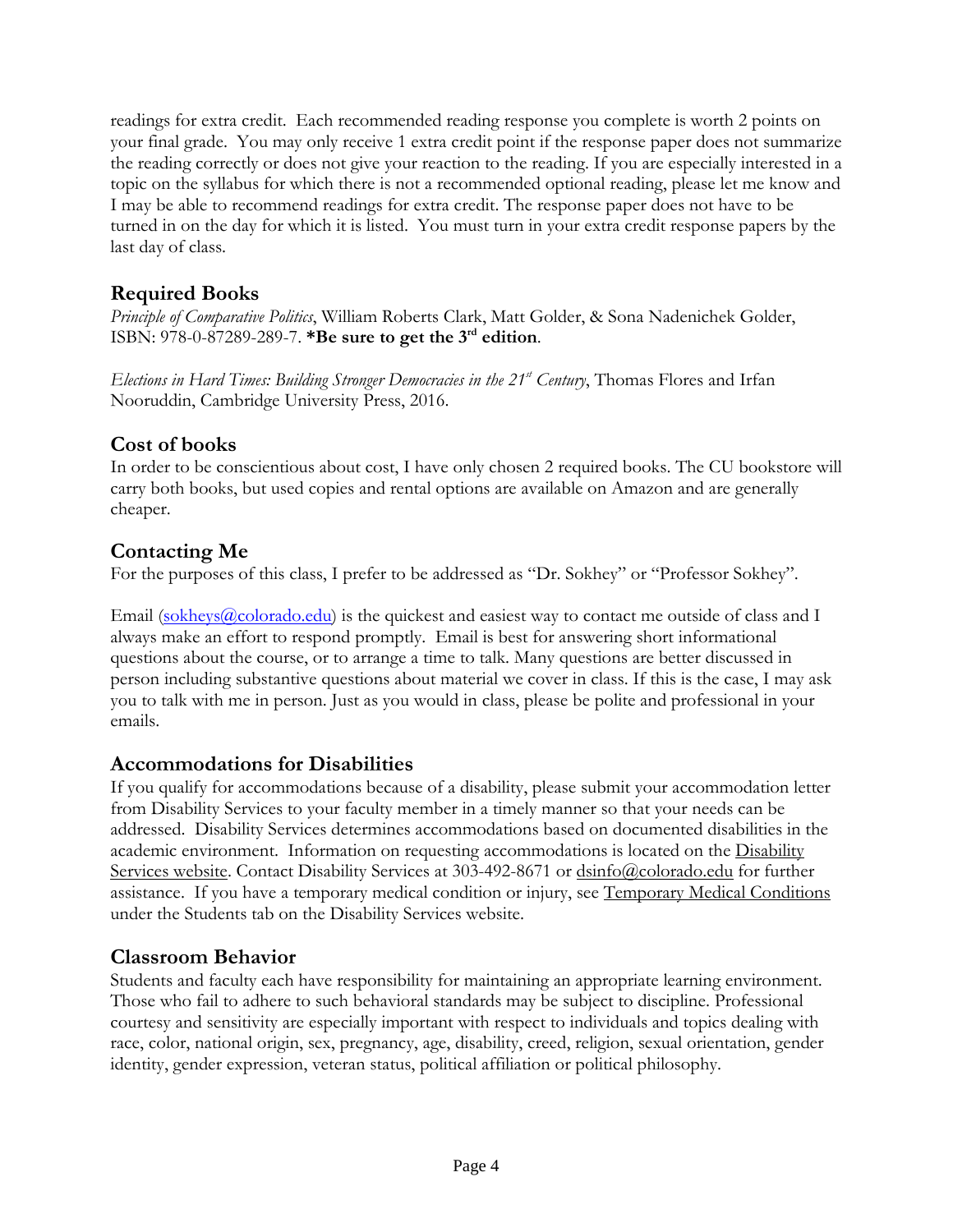## **Honor Code**

All students enrolled in a University of Colorado Boulder course are responsible for knowing and adhering to the Honor Code. Violations of the policy may include: plagiarism, cheating, fabrication, lying, bribery, threat, unauthorized access to academic materials, clicker fraud, submitting the same or similar work in more than one course without permission from all course instructors involved, and aiding academic dishonesty. All incidents of academic misconduct will be reported to the Honor Code [\(honor@colorado.edu\)](mailto:honor@colorado.edu); 303-492-5550). Students who are found responsible for violating the academic integrity policy will be subject to nonacademic sanctions from the Honor Code as well as academic sanctions from the faculty member. Additional information regarding the Honor Code academic integrity policy can be found at the [Honor Code Office website.](https://www.colorado.edu/osccr/honor-code)

### **Plagiarism & Cheating**

In this course, the academic penalty for any instance of plagiarism or cheating—no matter how small—is FAILING THE COURSE. Please do not risk failing the course by plagiarizing. If you are having trouble with the course assignments, please contact me. The penalty for plagiarism is not worth it.

### **Sexual Misconduct, Discrimination, Harassment and/or Related Retaliation**

The University of Colorado Boulder (CU Boulder) is committed to fostering a positive and welcoming learning, working, and living environment. CU Boulder will not tolerate acts of sexual misconduct (including sexual assault, exploitation, harassment, dating or domestic violence, and stalking), discrimination, and harassment by members of our community. Individuals who believe they have been subject to misconduct or retaliatory actions for reporting a concern should contact the Office of Institutional Equity and Compliance (OIEC) at 303-492-2127 or cureport@colorado.edu. Information about the OIEC, university policies, [anonymous reporting,](https://cuboulder.qualtrics.com/jfe/form/SV_0PnqVK4kkIJIZnf) and the campus resources can be found on the [OIEC website.](http://www.colorado.edu/institutionalequity/)

Please know that faculty and instructors have a responsibility to inform OIEC when made aware of incidents of sexual misconduct, discrimination, harassment and/or related retaliation, to ensure that individuals impacted receive information about options for reporting and support resources.

# **Religious Holidays**

Campus policy regarding religious observances requires that faculty make every effort to deal reasonably and fairly with all students who, because of religious obligations, have conflicts with scheduled exams, assignments or required attendance.

In this class, I request a one-week notice before for any accommodation for religious observances, but I will do my best to honor your request whenever you make it. See the [campus policy regarding](http://www.colorado.edu/policies/observance-religious-holidays-and-absences-classes-andor-exams)  [religious observances](http://www.colorado.edu/policies/observance-religious-holidays-and-absences-classes-andor-exams) for full details.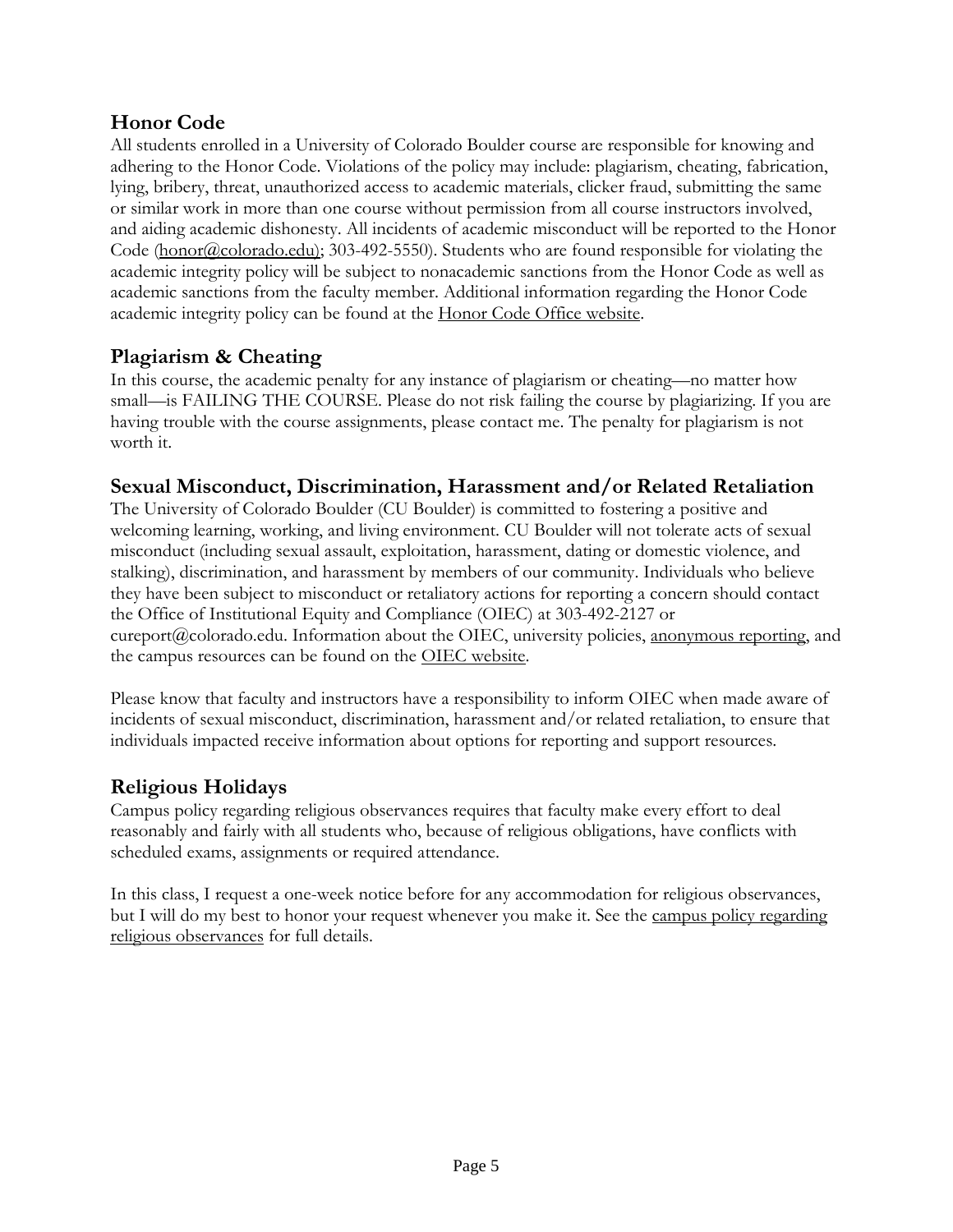### **Names & Pronouns**

Professional courtesy and sensitivity are especially important with respect to individuals and topics dealing with differences of race, culture, religion, politics, sexual orientation, gender, gender variance, and nationalities. Class rosters are provided to the instructor with the student's legal name. I will gladly honor your request to address you by an alternate name or gender pronoun. Please advise me of this preference early in the semester so that I may make appropriate changes to my records. See polices at [colorado.edu/policies/classbehavior.html](http://www.colorado.edu/policies/classbehavior.html) and at

[colorado.edu/studentaffairs/judicialaffairs/code.html#student\\_code.](http://www.colorado.edu/studentaffairs/judicialaffairs/code.html)

### **Extensions & Make-ups**

I understand that unexpected things happen during the semester. In case of emergencies, extensions and make-ups should be discussed with me individually and will be arranged on a case-by-case basis contingent on proper documentation of any incident preventing you from meeting the deadline. Please talk to me as soon as possible in the event that you need to reschedule an exam, or request an extension on an assignment. I will make every effort to make accommodations in the event of emergencies. **Please note that emergencies do not include having too much work in other classes, or trips or vacations.**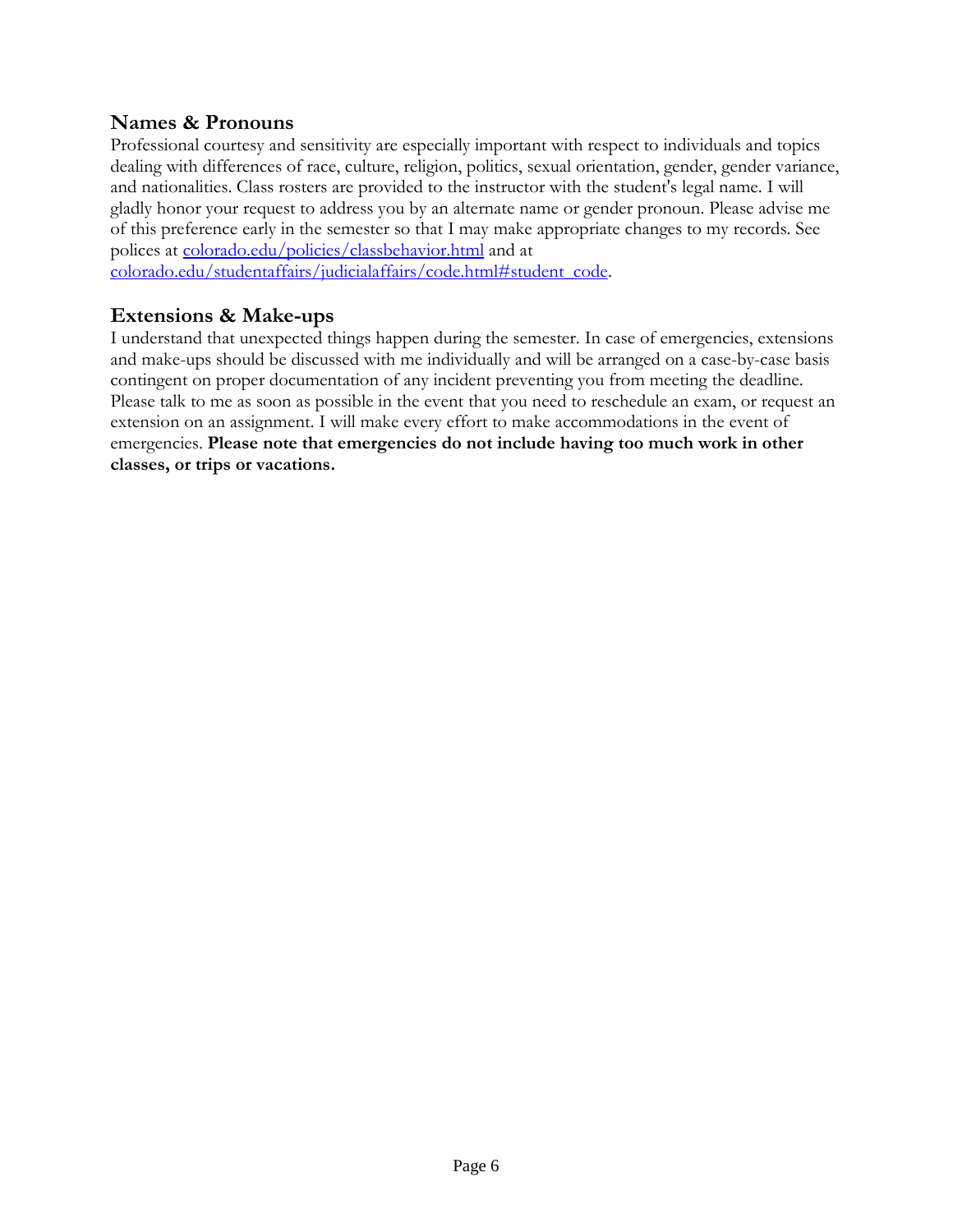# **Course Schedule**

Most readings are from the 2 required books: 1) *Principles of Comparative Politics*, or 2) *Elections in Hard Times*. Current events articles will be posted on our course website at [https://canvas.colorado.edu.](https://canvas.colorado.edu/) All readings should be completed before the class for which they have been assigned. A few extra credit readings are listed in case you want to write an extra credit reaction paper (see above on the syllabus). I will post more possible extra credit readings on Canvas.

As indicated below, the course is organized around 4 "blocks" which are different sets of topics:

- Block 1: Introducing Comparative Politics (Weeks 1-2)
- Block 2: Where Democracy Comes From (Weeks 3-7)
- Block 3: Democratic Transitions & Different Kinds of Democracies (Weeks 8-12)
- Block 4: Promoting Democracy Around the World (Weeks 14-16)

### **Block 1: Introducing Comparative Politics**

#### **Week 1: What is Comparative Politics? Why Should You Study It?**

#### **Tuesday, August 28**

**Thursday, August 30** Required reading *Principles of Comparative Politics,* Chapter 1: Introduction, pp. 2-14

Read & comment on current affairs article(s) posted on the course website [\(https://canvas.colorado.edu\)](https://canvas.colorado.edu/)

Extra credit reading: Adam Przeworski. 2016. "Democracy: A Never-Ending Quest," *Annual Review of Political Science*, 19:1-12

### **Week 2: How Do We Study Comparative Politics Scientifically?**

**Tuesday, September 4** Required reading *Principles of Comparative Politics*

- Scientific Method: Chapter 2, pp.19-27
- Defining Democracy: Chapter 5, pp.150-162 & page 169

# **Thursday, September 6**

Required reading *Elections in Hard Times* (Flores and Nooruddin 2016), Preface, pages xv-xvii, and Chapter 1 (Introduction), pp.1-23

Extra credit reading: Samuel Huntington. 1991. *The Third Wave of Democratization*: *Democratization in the Late Twentieth Century*, Harvard University Press; Francis Fukuyama.1989. "The End of History?" *The National Interest* (Summer): 3-18.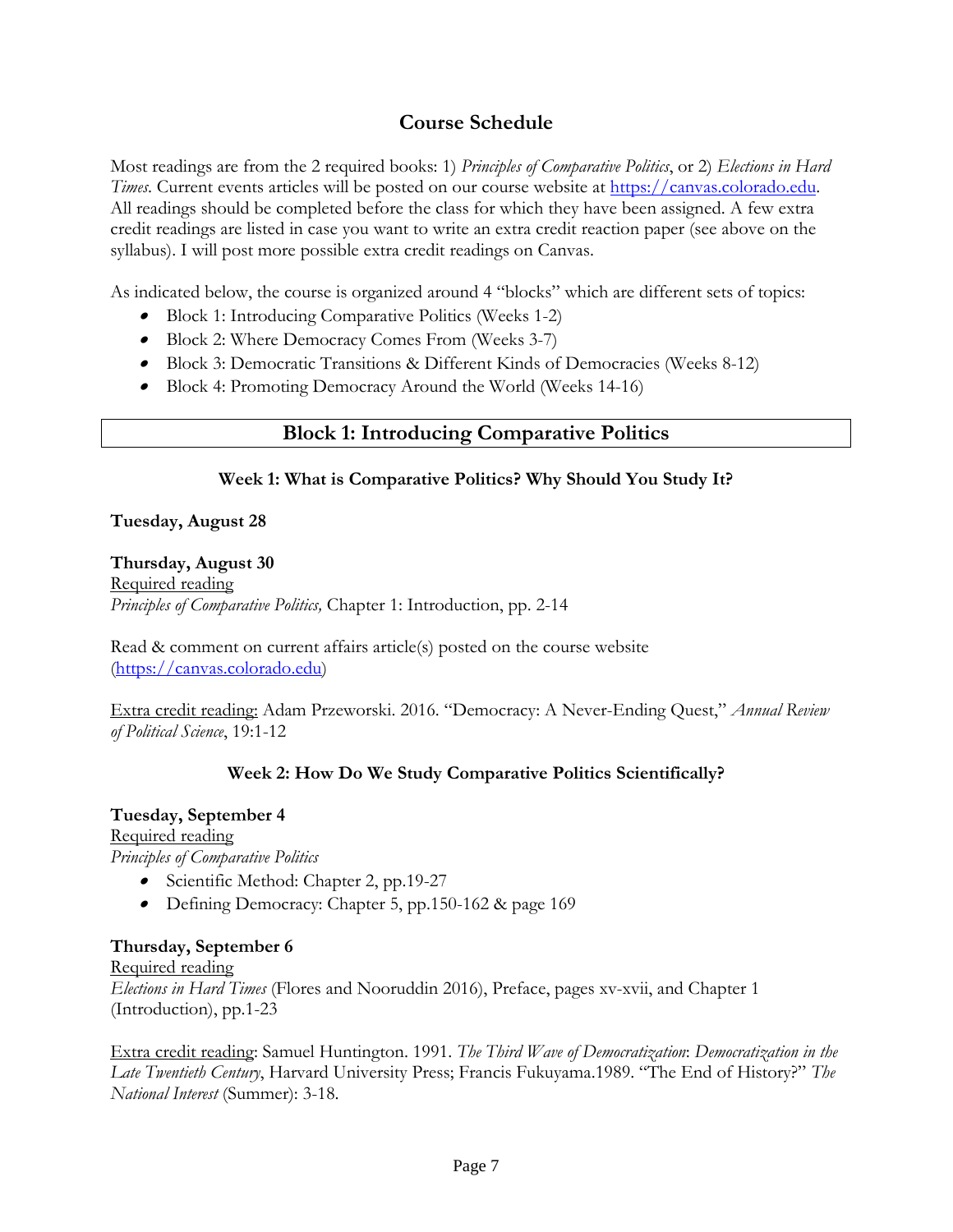### **Block 2: Where Democracy Comes From**

### **Week 3: Democracy May Be Good, But It's In Decline**

#### **Tuesday, September 11**

Required Reading *Principles of Comparative Politics*, read Box 10.2, "The Tale of Two Leopolds," pages 395-396

#### **Thursday, September 13**

Required Reading *Elections in Hard Times*, Chapter 3 (The Third Wave(s) and the Electoral Boom), pages 57-65, and pages 75-77 (the chapter's concluding discussion)

Read & comment on current affairs article(s) posted on the course website on Canvas

#### **Week 4: Economic Origins of Democracy**

**Tuesday, September 18** Required reading *Principles of Comparative Politics*, Chapter 6, pp. 176-188, pages 198-206, "Modernization Theory"

#### **Thursday, September 20 (DUE: Country Report #1)**

Required reading *Principles of Comparative Politics*, Chapter 6, pp. 206-212, "Some More Empirical Evidence"

Read & comment on current affairs article(s) posted on the course website on Canvas

#### **Week 5: Cultural Origins of Democracy**

**Tuesday, September 25** Required reading Civic Culture: *Principles of Comparative Politics*, Chapter 7, pp. 224-232

#### **Thursday, September 27**

Required reading Religion & Democracy: *Principles of Comparative Politics*, Chapter 7, pp. 237-254 Experiments & Democracy: *Principles of Comparative Politics*, Chapter 7, pp. 254-261

Extra credit reading: Ronald Ingelhart and Pippa Norris, "The True Clash of Civilizations," *Foreign Policy*, No. 135 (Mar.-Apr., 2003), pp. 62-70

#### **Week 6: Electoral Origins of Democracy**

**Tuesday, October 2** Required reading *Elections in Hard Times* (Flores & Nooruddin 2016), Chapter 2 (Why Have Elections Failed to Deliver?), pages 26-39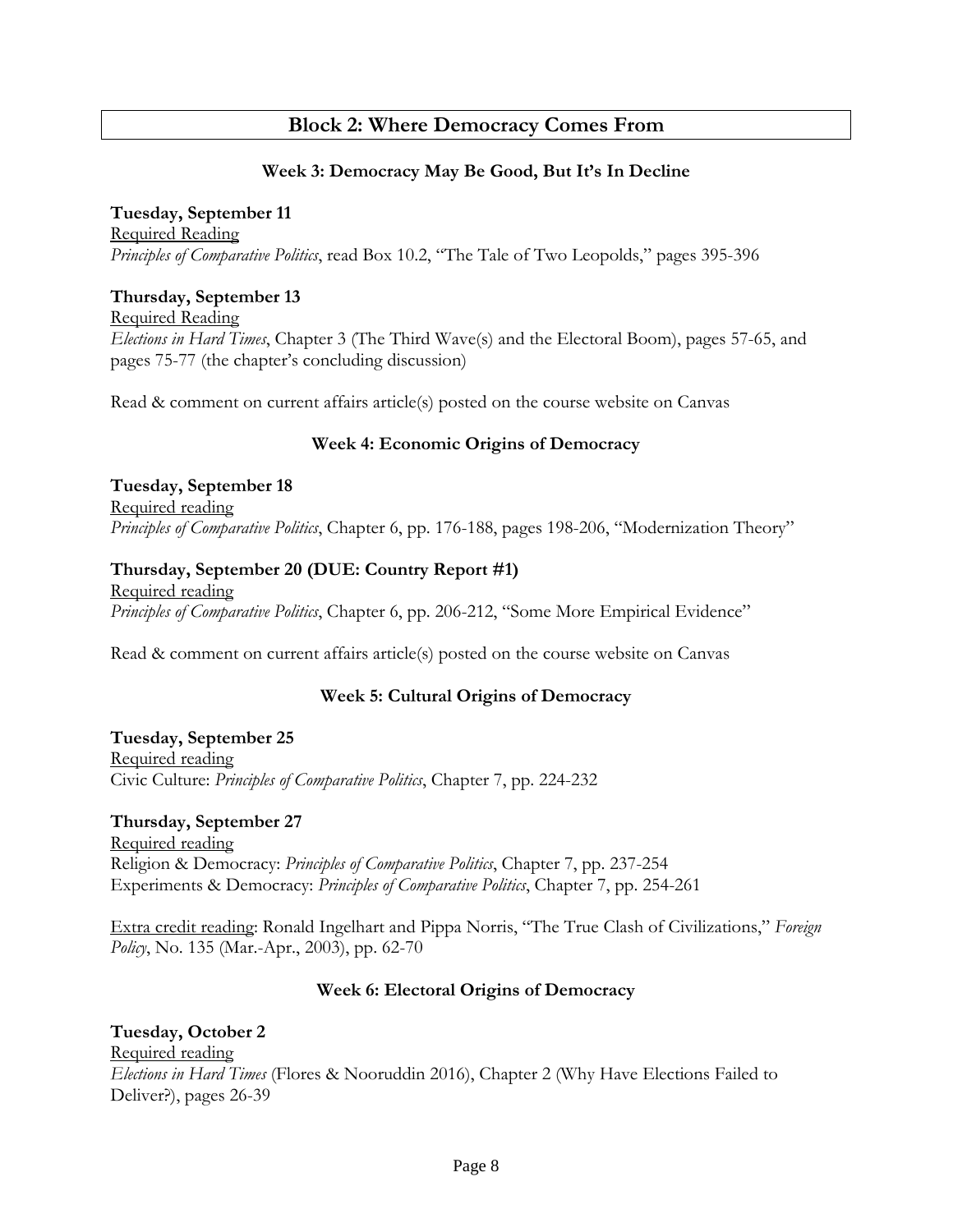#### **Thursday, October 4** Required reading *Elections in Hard Times* (Flores & Nooruddin 2016), Chapter 2 (Why Have Elections Failed to Deliver?), pages 39-56 (Start with the section, "A Theoretical Synthesis")

Read & comment on current affairs article(s) posted on the course website on Canvas

#### **Week 7: Review & Exam #1**

**Tuesday, October 9 (DUE: Country Report #2)** Review for Exam #1

**Thursday, October 11: Exam #1 in class**

### **Block 3: Democratic Transitions & Different Kinds of Democracies**

#### **Week 8: Democratic Transitions**

**Tuesday, October 16** Required reading Bottom-Up Transitions to Democracy: *Principle of Comparative Politics,* Chapter 8, pp. 270-291

**Thursday, October 18** Required reading Top-Down Transitions to Democracy: *Principle of Comparative Politics,* Chapter 8, pp. 292-312

Read & comment on current affairs article(s) posted on the course website on Canvas

#### **Week 9: When Elections Don't Improve Democracy**

**Tuesday, October 23** Required reading *Elections in Hard Times* (Flores & Nooruddin 2016), Chapter 3 (The Third Wave(s) and the Electoral Boom), pages 65-75

#### **Thursday, October 25 (DUE: Country Report #3)**

Required reading *Elections in Hard Times* (Flores & Nooruddin 2016), Chapter 4 (The Ephemeral Power of Contingent Legitimacy), pages 81-95

#### **Week 10: Different Kinds of Democratic Systems (Presidential & Parliamentary)**

**Tuesday, October 30** Required reading Classifying Democracies: *Principles of Comparative Politics,* Chapter 12, pp. 454-458 Parliamentary Democracies: *Principles of Comparative Politics,* Chapter 12, pp.458-481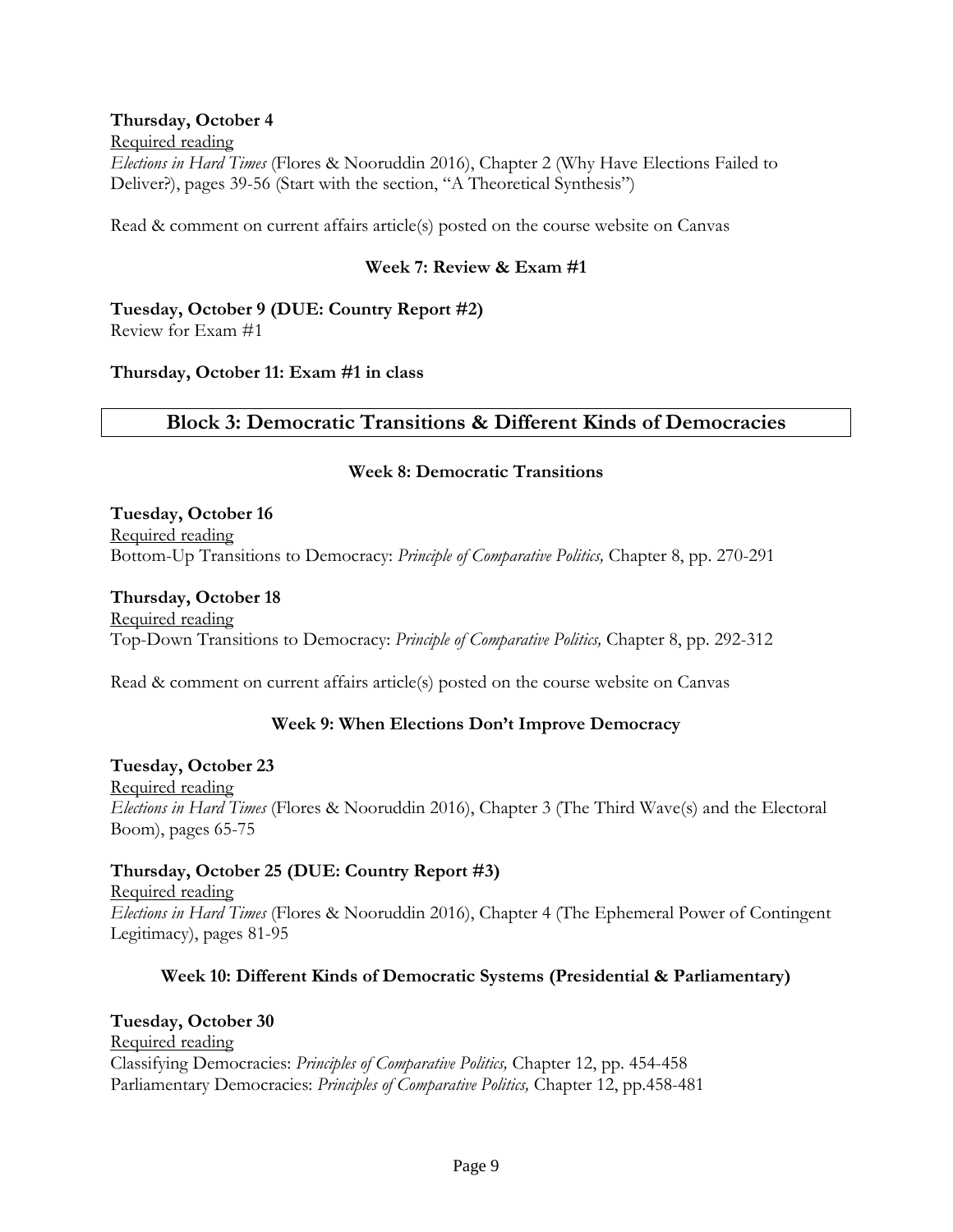**Thursday, November 1** Required reading Presidential & Semi-Presidential Democracies: *Principles of Comparative Politics,* Chapter 12, pp.487-499

#### **Week 11: Different Kinds of Democratic Systems (Electoral Systems)**

#### **Tuesday, November 6**

Required reading *Principles of Comparative Politics,* Chapter 13

- "Majoritarian Electoral Systems," pages 534-38
- "Proportional Electoral Systems," pages 549-560

*Principles of Comparative Politics,* read these two additional pages:

- Duverger's Theory, read page 633 ("Summarizing Duverger's Theory) in Chapter 14
- Median Voter Theorem, read page 426 (Box 11.1: "The Median Voter Theorem and Party Competition") in Chapter 11

#### **Thursday, November 8** Required reading Read & comment on current affairs article(s) posted on the course website on Canvas

### **Week 12: Review & Exam #2**

### **Tuesday, November 13 (DUE: Country Report #4)**

Review for Exam #2

#### **Thursday, November 15: Exam #2 in class**

### **Week 13: FALL BREAK (NO CLASS), November 19-23**

### **Block 4: Promoting Democracy Around the World**

#### **Week 14: Democracy Promotion Around the World**

### **Tuesday, November 27** Required reading *Elections in Hard* Times (Flores & Nooruddin 2016), Chapter 8 (Democracy Promotion for the Twenty-First Century), pages 173-193

#### **Thursday, November 29**

*Elections in Hard* Times (Flores & Nooruddin 2016), Chapter 7 (Violent Votes: Conflict and Elections), Start with the section "What Types of Conflict Harm Democracy the Most?", read pages 155-169

Read & comment on current affairs article(s) posted on the course website on Canvas